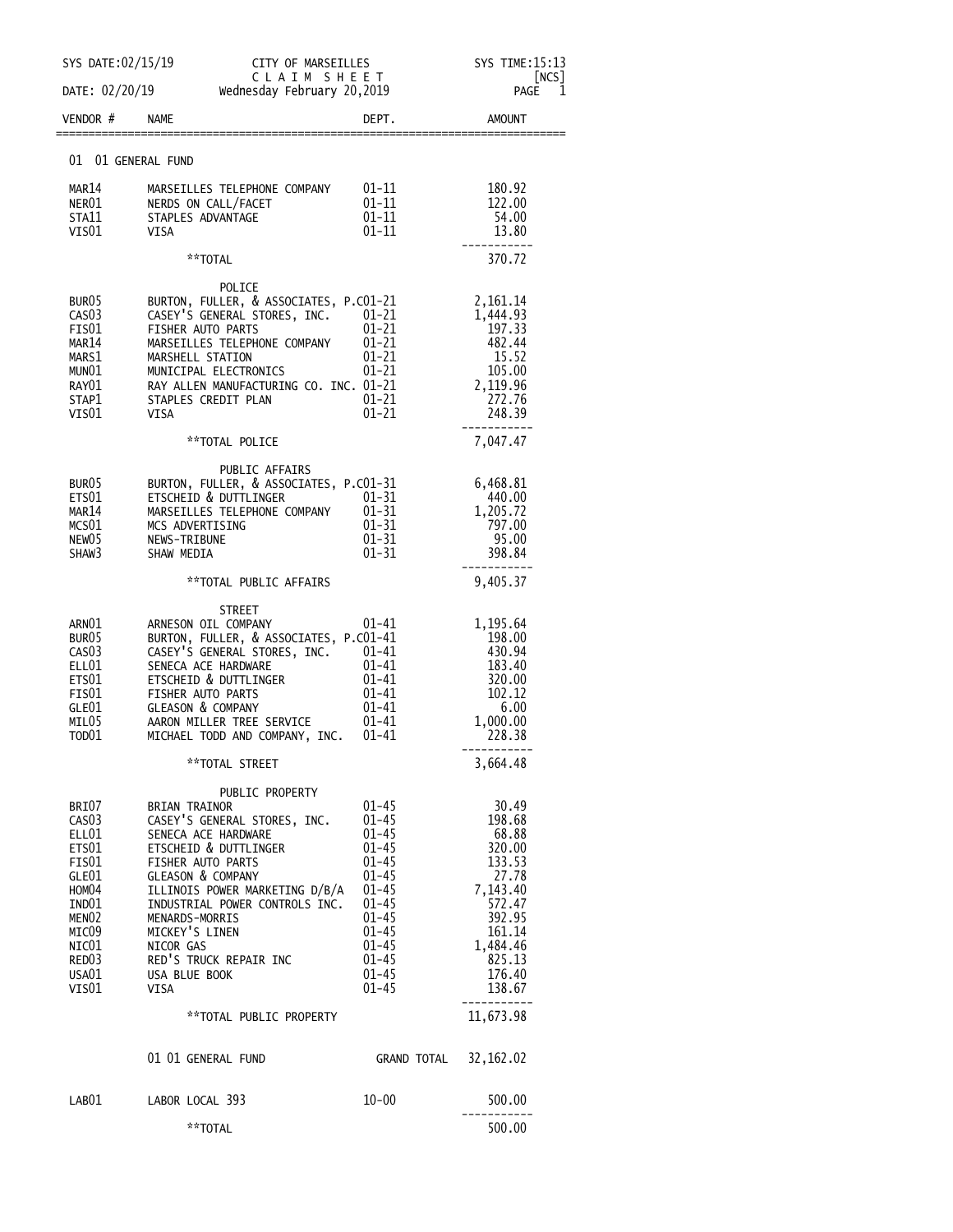| SYS DATE:02/15/19                                                                                     |                                                                                                                                                                                                                                                                      | CITY OF MARSEILLES<br>CLAIM SHEET                                                                    |                                                                                       |  |
|-------------------------------------------------------------------------------------------------------|----------------------------------------------------------------------------------------------------------------------------------------------------------------------------------------------------------------------------------------------------------------------|------------------------------------------------------------------------------------------------------|---------------------------------------------------------------------------------------|--|
| DATE: 02/20/19                                                                                        | Wednesday February 20,2019                                                                                                                                                                                                                                           |                                                                                                      | NCS <br>PAGE                                                                          |  |
| VENDOR #                                                                                              | <b>NAME</b>                                                                                                                                                                                                                                                          | DEPT.                                                                                                | <b>AMOUNT</b>                                                                         |  |
| 10                                                                                                    | 10 DRUG & DUI ENFORCEMENT                                                                                                                                                                                                                                            |                                                                                                      |                                                                                       |  |
|                                                                                                       | 10 10 DRUG & DUI ENFORCEMENT GRAND TOTAL                                                                                                                                                                                                                             |                                                                                                      | 500.00                                                                                |  |
| MAR10                                                                                                 | MARSEILLES PUBLIC LIBRARY                                                                                                                                                                                                                                            | $14 - 00$                                                                                            | 460.43                                                                                |  |
|                                                                                                       | **TOTAL                                                                                                                                                                                                                                                              |                                                                                                      | 460.43                                                                                |  |
|                                                                                                       | 14 14 SOCIAL SECURITY                                                                                                                                                                                                                                                | GRAND TOTAL                                                                                          | 460.43                                                                                |  |
| TZS01                                                                                                 | THOMAS J. ZACHARY & SONS, INC. 15-00                                                                                                                                                                                                                                 |                                                                                                      | 3,311.72                                                                              |  |
|                                                                                                       | **TOTAL                                                                                                                                                                                                                                                              |                                                                                                      | 3,311.72                                                                              |  |
|                                                                                                       | 15 15 MOTOR FUEL TAX FUND                                                                                                                                                                                                                                            | <b>GRAND TOTAL</b>                                                                                   | 3,311.72                                                                              |  |
| GOL01<br>NIC01                                                                                        | <b>GOLDEN RULE LUMBER</b><br>NICOR GAS                                                                                                                                                                                                                               | $17 - 00$<br>$17 - 00$                                                                               | 153.02<br>183.18                                                                      |  |
|                                                                                                       | **TOTAL                                                                                                                                                                                                                                                              |                                                                                                      | 336.20                                                                                |  |
|                                                                                                       | 17 17 RECREATION FUND                                                                                                                                                                                                                                                | <b>GRAND TOTAL</b>                                                                                   | 336.20                                                                                |  |
| BUR05<br>ETS01<br>SHAW3<br>TES03                                                                      | BURTON, FULLER, & ASSOCIATES, P.C22-00<br>ETSCHEID & DUTTLINGER<br>SHAW MEDIA<br>TESSCO INCORPORATED                                                                                                                                                                 | 22-00<br>$22 - 00$<br>$22 - 00$                                                                      | 363.00<br>12,759.00<br>461.99<br>22,683.87                                            |  |
|                                                                                                       | **TOTAL                                                                                                                                                                                                                                                              |                                                                                                      | 36,267.86                                                                             |  |
|                                                                                                       | 77 77 TTF T                                                                                                                                                                                                                                                          | GRAND TOTAL                                                                                          | 36,267.86                                                                             |  |
| ETS01                                                                                                 | ETSCHEID & DUTTLINGER                                                                                                                                                                                                                                                | $23 - 00$                                                                                            | 560.00                                                                                |  |
|                                                                                                       | **TOTAL                                                                                                                                                                                                                                                              |                                                                                                      | 560.00                                                                                |  |
|                                                                                                       | 23 23 TIF II                                                                                                                                                                                                                                                         | <b>GRAND TOTAL</b>                                                                                   | 560.00                                                                                |  |
| BUR05<br>ETS01<br>SHAW3                                                                               | BURTON, FULLER, & ASSOCIATES, P.C30-00<br>ETSCHEID & DUTTLINGER<br>SHAW MEDIA                                                                                                                                                                                        | $30 - 00$<br>$30 - 00$                                                                               | 693.00<br>19,996.00<br>395.39                                                         |  |
|                                                                                                       | **TOTAL                                                                                                                                                                                                                                                              |                                                                                                      | 21,084.39                                                                             |  |
|                                                                                                       | 30 30 STREETS/CAPITAL IMPROVEMENTS GRAND TOTAL                                                                                                                                                                                                                       |                                                                                                      | 21,084.39                                                                             |  |
| ARN01<br>BUR05<br>CAS <sub>03</sub><br>ELL01<br>ETS01<br>FIS01<br>GLE01<br>HOM <sub>04</sub><br>MAR14 | ARNESON OIL COMPANY<br>BURTON, FULLER, & ASSOCIATES, P.C51-00<br>CASEY'S GENERAL STORES, INC.<br>SENECA ACE HARDWARE<br>ETSCHEID & DUTTLINGER<br>FISHER AUTO PARTS<br><b>GLEASON &amp; COMPANY</b><br>ILLINOIS POWER MARKETING D/B/A<br>MARSEILLES TELEPHONE COMPANY | $51 - 00$<br>$51 - 00$<br>$51 - 00$<br>$51 - 00$<br>$51 - 00$<br>$51 - 00$<br>$51 - 00$<br>$51 - 00$ | 1,011.18<br>82.50<br>591.38<br>78.34<br>280.00<br>37.98<br>33.33<br>3,403.14<br>45.92 |  |